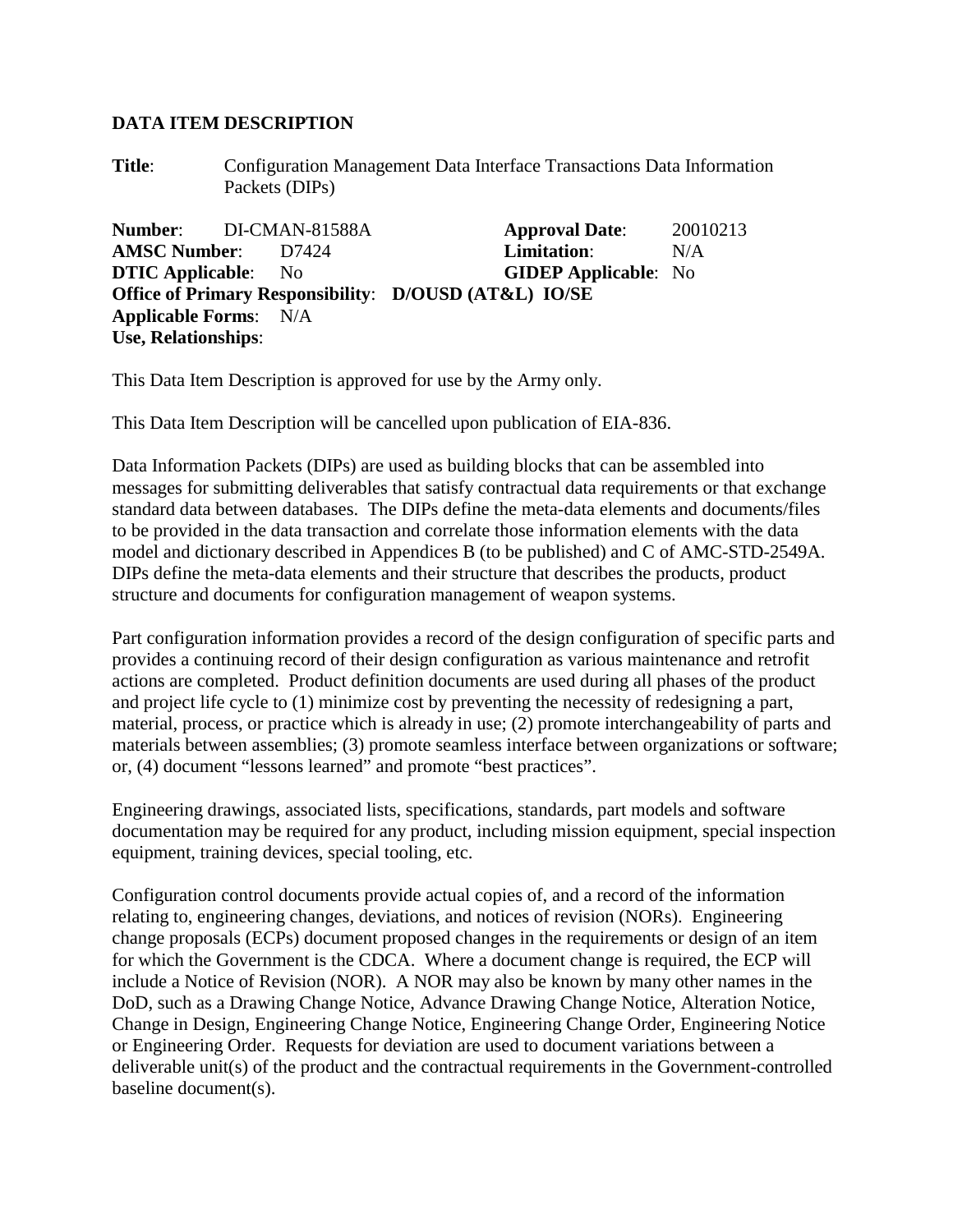## DI-CMAN-81588A

General documents include plans, procedures, analyses, books, technical manuals, etc. which are required by the Government for any reason and which are not covered by more specific packets addressed in Appendix D to AMC-STD-2549A. Some of the types of documents in this category (such as design analyses and technical manuals) can be required during any phase of a program; others (such as verification procedures or reports) are only important during a single phase.

Document supplements are used during any phase to prevent the necessity and cost of redistributing an entire paper document (such as a specification) when only a portion of the document has changed and to expedite the distribution of changes to a document when paper is the primary medium.

This Data Item Description (DID) contains the format and content for the data product resulting from the work task specified in the contract.

This DID supersedes DI-CMAN-81588.

## **Requirements:**

- 1. Reference documents. The applicable issue of any documents cited herein, including their approval dates and dates of any applicable amendments, notices, and revisions, shall be as specified in the contract.
- 2. Format and content. The format and content of the specific data information packets ordered in the CDRL shall be in accordance with the requirements of the applicable DIPs of AMC-STD-2549A, Appendix D listed below and indicated by a bullet.

## Products:

- Parts
- Software

Product Structure:

• Part Relationships

Documents:

Product Definition Documents:

- Drawings (DWG)
- Associated Lists (LIST)
- Specifications (SPEC)
- Standards (STD)
- Part Models (PARTMOD)
- Software Documentation (SWDOC)

Configuration Control Documents:

- Engineering Change Proposal (ECP)
- Notice of Revision (NOR)
- Request for Deviation (RFD)

Other Product Related Documents:

- Technical Manual (TECHMAN)
- General Documents (GENDOC)